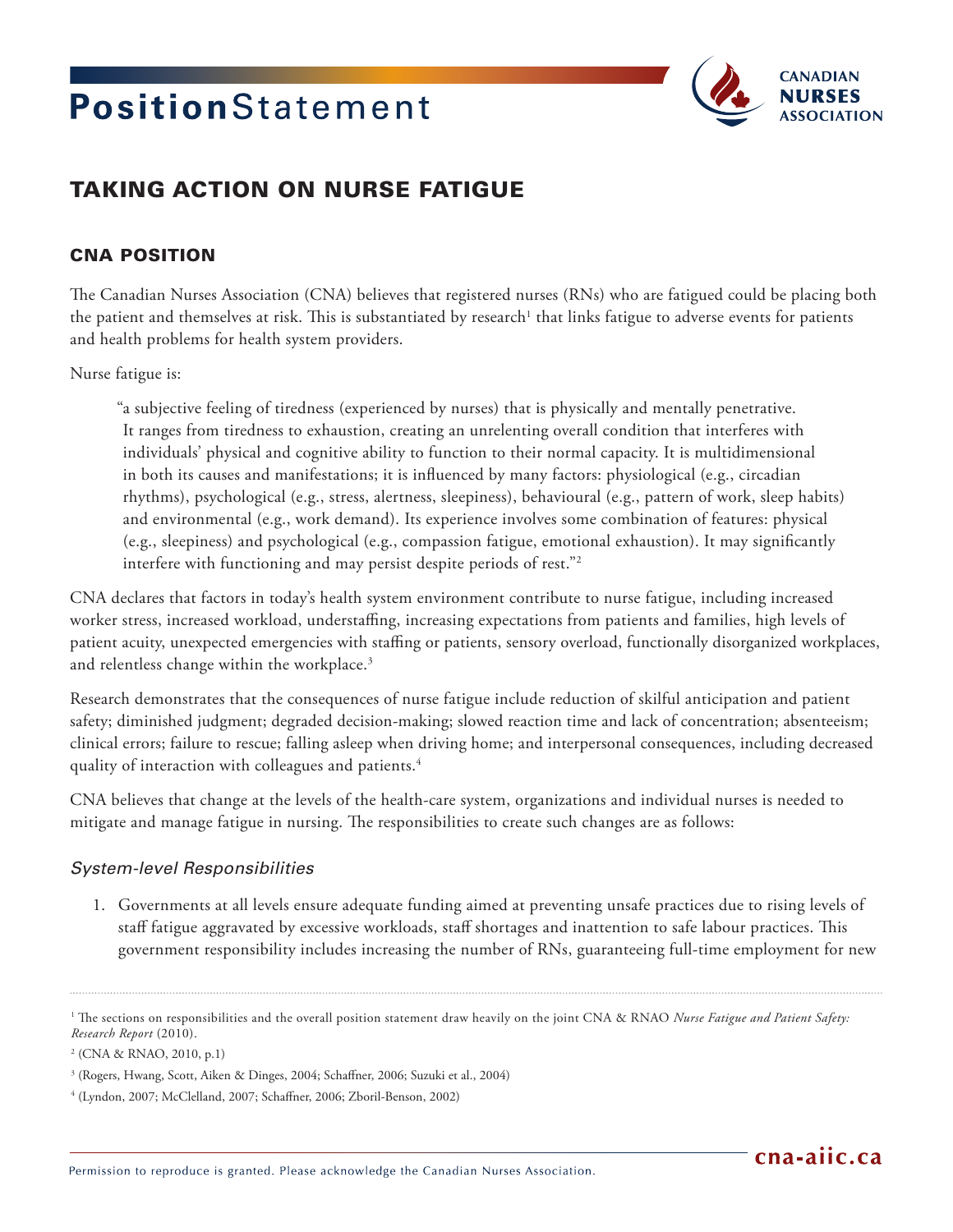graduates and increasing the overall percentage of full-time employment for all nurses,<sup>5</sup> as well as other human resource solutions, such as those outlined by CNA to eliminate Canada's RN shortage.<sup>6</sup>

- 2. Governments provide funding to increase nursing enrolments in order to ensure an adequate nursing workforce through made-in-Canada health human resource strategies focused on expanding the number of qualified faculty in nursing programs, increasing the number of RN seats in education, providing more clinical placement opportunities and rejecting unethical international recruitment.
- 3. Research groups support new research on the relationship between nurse fatigue and work schedules, adequate rest and recuperation, and patient safety, to be carried out in all settings in which nurses work.
- 4. National patient safety and health system leaders incorporate the issue of nurse fatigue in the national patient safety agenda as a critical factor impacting safe patient care. The strategy of creating cultures of safety must include mitigating and managing fatigue as a key component.
- 5. Accreditation bodies develop policy standards for health and health-care organizations that mitigate and manage staff fatigue.
- 6. Nursing associations and nursing unions collaborate to develop consistent advocacy and policy agendas that incorporate fatigue as a factor, at the national, provincial and territorial levels, targeted to governments, health and health-care organizations and the public. Such agendas focus on creating and sustaining healthy work environments<sup>7</sup> for nurses and providing safe quality care for patients.
- 7. Nursing associations raise awareness about nurse fatigue and its causal factors and the consequences related to patient safety, nurse satisfaction, and retention and recruitment – with all levels of government, the public and the nursing community.
- 8. Nursing regulatory bodies protect the public and promote nurses' ability to meet professional practice standards by addressing issues of nurse fatigue related to nursing practice.

### *Organizational-level Responsibilities*

- 1. Health and health-care organizations promote a culture of safety by establishing a fatigue management policy and program.8
	- a. Establish safe scheduling practices and policies for nursing staff that limit hours worked by a nurse (1) in one day to 12 hours, exclusive of shift hand-off and inclusive of on-call hours, and (2) in one 7-day period to 48 hours, inclusive of on-call hours.<sup>9</sup>
	- b. Develop processes to document fatigue in the workplace and its relationship to overtime; maximum hours worked per day and per week; on-call hours; and data related to patient error, staff retention levels and recruitment results.

<sup>9</sup> (CNA & RNAO, 2010)



<sup>5</sup> (RNAO, 2007)

<sup>6</sup> (CNA, 2009)

<sup>7</sup> (Griffin et al., 2008)

<sup>8</sup> (Quality Worklife-Quality Healthcare Collaborative, 2007)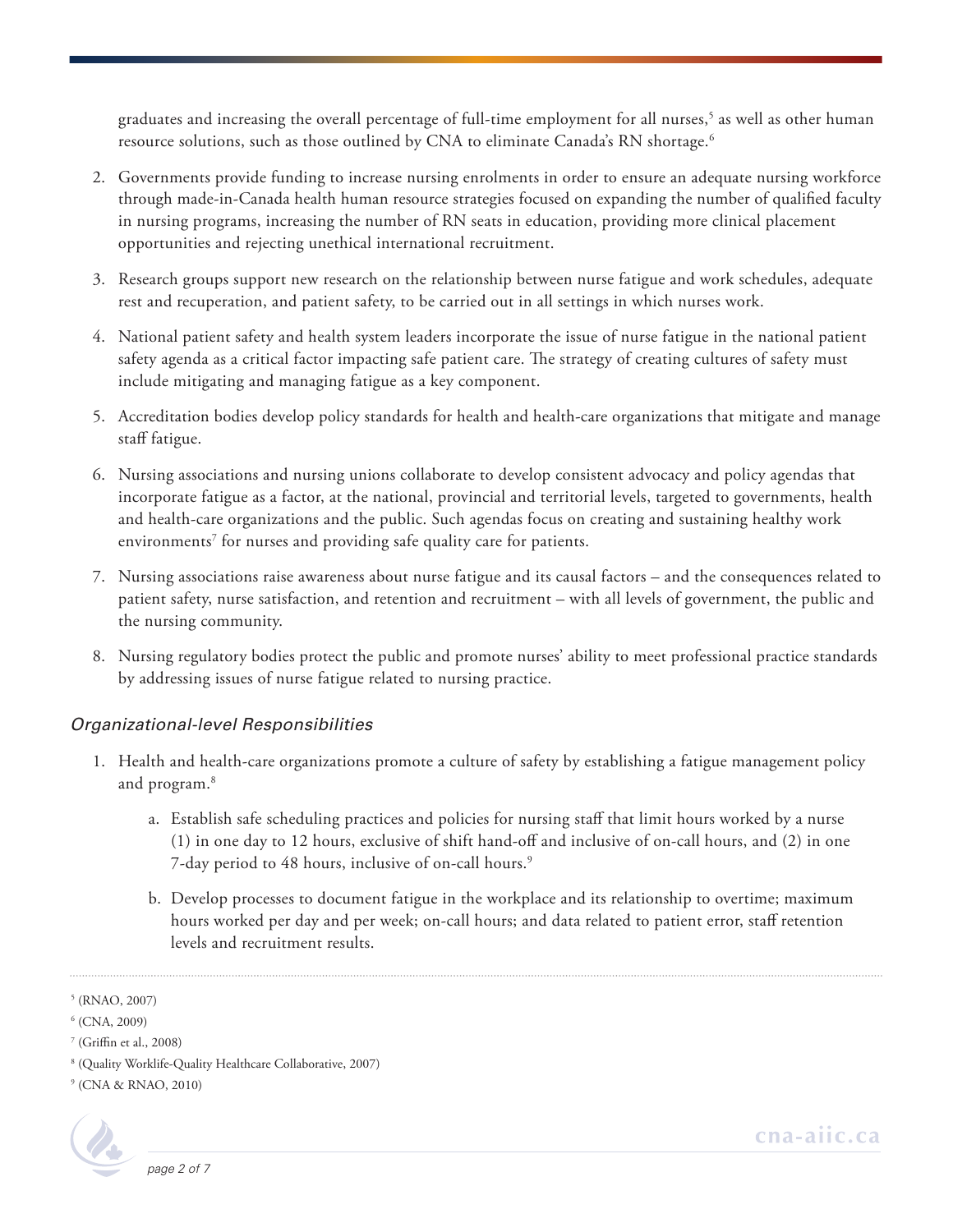- c. Develop policies that provide time and space for rest periods, meals and other health-promotion initiatives for sleep hygiene.
- d. Educate nursing staff and management in recognizing and managing fatigue in self and others, to include understanding the science of sleep, the risks associated with fatigue and approaches to circadian rhythm disturbances.
- e. Equip health and health-care organizations with sleep facilities to enable nurses to minimize their circadian disruptions during evening and night shift work.
- 2. Nursing education programs incorporate in professional development and clinical courses information about the impact of fatigue on clinical nursing work, hours of care on lifestyle and health, and how to manage a career in nursing.
- 3. Nursing unions work to mitigate nurse fatigue:
	- a. Reinforce safe scheduling by limiting hours worked by a nurse (1) in one day to 12 hours, exclusive of shift hand-off and inclusive of on-call hours, and (2) in one 7-day period to 48 hours, inclusive of on-call hours.
	- b. Promote choice of shift type and length for nurses in all health and health-care settings within a philosophy of continuity of care and caregiver, and create healthy and safe work environments that apply circadian rhythm principles to scheduling.
	- c. Advocate for review of the extensive use of the 12-hour shift in health and health-care settings across Canada with a view to introducing a shift length that is more conducive to patient safety and work-life balance.
	- d. Mount public campaigns about the working conditions of nurses that reflect the issues of workload hours per day and per week, including on-call and overtime requirements – and the relationship of such issues to patient safety.

### *Individual-level Responsibilities*

Nurses in all roles and practice settings have a professional responsibility to mitigate and manage their own fatigue and provide safe care. They have a professional responsibility to act in a manner that is consistent with maintaining patient and personal safety.10

- 1. Nurses learn to be aware of and recognize signs, symptoms and responses to personal fatigue.
- 2. Nurses understand and work within the policies related to safe patient care within their organizations and within professional practice expectations.
- 3. Nurses take responsibility for mitigating and managing fatigue while at work, including using professional approaches to decline work assignments. When deciding to work extra shifts, nurses act on their ethical obligation to maintain fitness to practise.

10 (CNA, 2008)

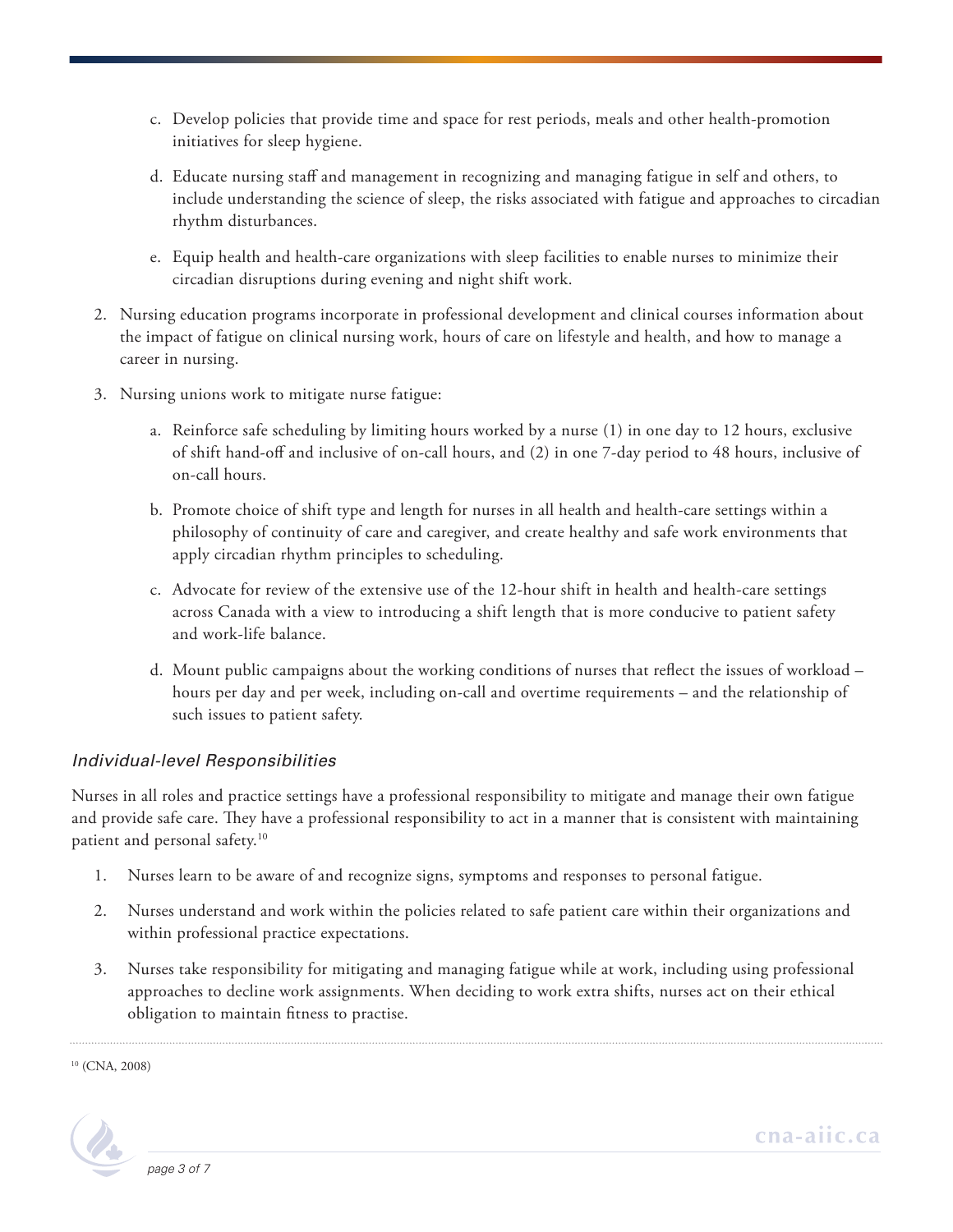- 4. Nurses act on their ethical obligation to maintain fitness to practise when planning non-work related activities.
- 5. Nurses work through their professional associations and nursing unions to advocate for safe patient care through safe scheduling practices in the work environment.
- 6. Nurses support policies, procedures and health promotion initiatives that manage fatigue in the workplace.

### BACKGROUND

To determine prevailing norms across Canada related to fatigue in nursing and patient safety, CNA and the Registered Nurses' Association of Ontario conducted research that included a broad environmental scan, interviews, a literature review and a national survey of more than 7,000 RNs across all sectors of health care.<sup>11</sup> More than 55 per cent reported feeling almost always fatigued during work, while 80 per cent indicated they always felt fatigued after finishing work. In addition to depleting their physical energy levels, nurses said fatigue interfered with their ability to make good judgments and sound decisions. Nurses point to relentless and excessive workloads, ongoing staffing issues and sicker patients as the key reasons for their fatigue. Coupled with the cognitive, physical and emotional strains of working in high-stress environments, the report concludes that fatigue is taking a heavy toll on nurses.

Foundational to this position statement is CNA's *Code of Ethics for Registered Nurses*, which provides direction on nurses' ethical responsibilities to "maintain their fitness to practise" and be "attentive to signs that a colleague is unable, for whatever reason, to perform his or her duties."<sup>12</sup> RNs experience moral distress when the organizational culture does not necessarily support open admission or identification of fatigue as part of patient and staff safety. Nurses are committed to providing safe, compassionate, competent and ethical care.<sup>13</sup>

Some regulatory bodies have statements in their standards for practice that refer to how to manage situations in which nurses do not feel fit to practise due to fatigue, and many have in recent years focused on this in major publications or policy statements.<sup>14</sup>

In a majority of studies, "fatigue" is defined as a subjective feeling of tiredness that may be influenced by circadian rhythms and patterns of work and rest.<sup>15</sup> Feelings – ranging from tiredness to exhaustion – create an unrelenting overall condition that interferes with nurses' ability to function to their normal capacity<sup>16</sup> and may cause them to be unable to proceed effectively in their work.<sup>17</sup> Although used interchangeably with tiredness or weakness, fatigue is much more complex and impairs both physical and cognitive functioning.<sup>18</sup> It can vary in unpleasantness, duration and intensity. When acute, it serves a protective function, but when it becomes unusual, excessive or constant (chronic), it no longer serves this function.<sup>19</sup>

- 16 (Ellis, 2008; Ream & Richardson, 1996)
- 17 (Johnson, 2008)

<sup>19 (</sup>Piper, Lindsey & Dodd, 1987)



<sup>11 (</sup>CNA & RNAO, 2010)

<sup>12 (</sup>CNA, 2008, p.18)

<sup>13 (</sup>CNA, 2008)

<sup>&</sup>lt;sup>14</sup> (Association of Registered Nurses of Newfoundland and Labrador, 2008; Association of Registered Nurses of Prince Edward Island, 2009; College and Association of Registered Nurses of Alberta, 2006; Nurses Association of New Brunswick & New Brunswick Nurses Union, 2007; Saskatchewan Registered Nurses' Association, 2009)

<sup>15 (</sup>Ruggiero, 2002; Schaffner, 2006)

<sup>18 (</sup>Ream & Richardson, 1996; Rogers, 2008; Ross, 2008)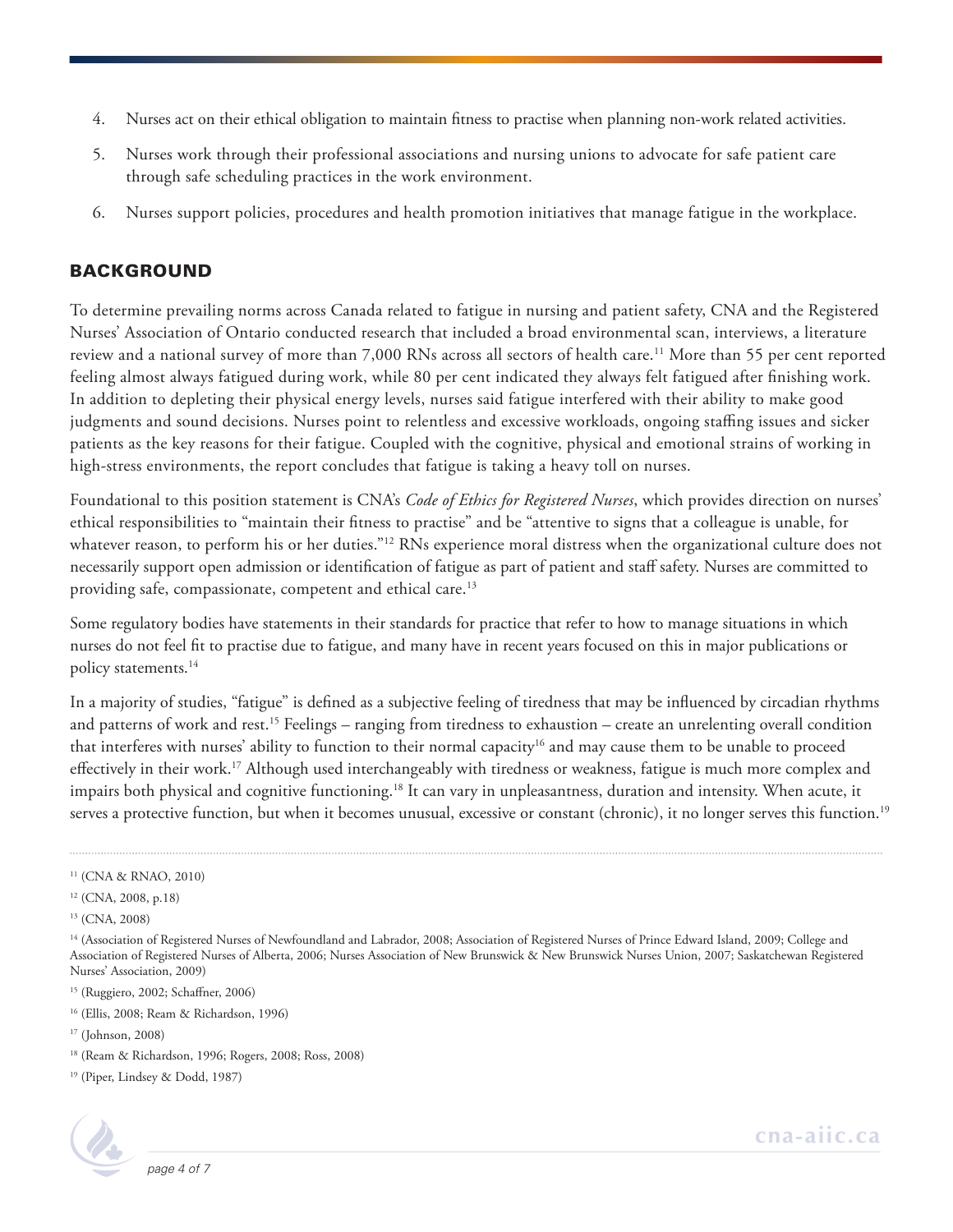As a characteristic of burnout, fatigue is experienced as totally physically and mentally penetrative, different from all other kinds of tiredness and impossible to "sleep off," and is the result of a long-lasting process in which energy is successively drained.<sup>20</sup>

While the issue of nurse fatigue and patient safety has not been heavily researched, and a clear, consistent definition of "nurse fatigue" is lacking, there is a substantial amount of information in the literature to clearly depict causal factors and consequences.21 Findings from studies have identified the 12-hour shift and shift work as key contributing factors to fatigue in nursing.22 The hours an RN works have been shown to be related to the errors and near errors made by that RN in patient care.23 Other consequences included increased tendency to fall asleep, lapses in vigilance, decreased alertness, inability to stay focused, reduced motivation, compromised problem-solving, irritability, unusual tenseness, memory lapses, faulty information processing, diminished reaction time, indifference and loss of empathy, and a tendency to make errors in repetitive tasks.<sup>24</sup>

> *Approved by the CNA Board of Directors October 2010*

#### **References:**

Association of Registered Nurses of Newfoundland and Labrador. (2008). *Juggling overtime and fatigue: Shared responsibilities*. St. John's, NL: Author. Retrieved March 7, 2010, from [http://www.arnnl.nf.ca/documents/pages/](http://www.arnnl.nf.ca/documents/pages/Juggling_Overtime_and_Fatigue_Shared_Professional_Responsibilities_08.pdf) [Juggling\\_Overtime\\_and\\_Fatigue\\_Shared\\_Professional\\_Responsibilities\\_08.pdf](http://www.arnnl.nf.ca/documents/pages/Juggling_Overtime_and_Fatigue_Shared_Professional_Responsibilities_08.pdf)

Association of Registered Nurses of Prince Edward Island. (2009). *Working extra hours: Fitness to practice/duty of care* [Position statement]. Charlottetown, PE: Author. Retrieved March 7, 2010, from [http://www.arnpei.ca/default.asp?id](http://www.arnpei.ca/default.asp?id=190&pagesize=1&sfield=content.id&search=99&mn=1.45) [=190&pagesize=1&sfield=content.id&search=99&mn=1.45](http://www.arnpei.ca/default.asp?id=190&pagesize=1&sfield=content.id&search=99&mn=1.45) 

Canadian Nurses Association. (2008). *Code of ethics for registered nurses.* Ottawa: Author.

Canadian Nurses Association. (2009). *Tested solutions for eliminating Canada's registered nurse shortage.* Ottawa: Author.

Canadian Nurses Association, & Registered Nurses' Association of Ontario. (2009). *Literature review report [on nurse fatigue and patient safety].* [Unpublished]. Ottawa & Toronto: Authors.

Canadian Nurses Association, & Registered Nurses' Association of Ontario. (2010). *Nurse fatigue and patient safety: Research report.* Ottawa & Toronto: Authors.

College and Association of Registered Nurses of Alberta. (2006). *Working extra hours: Guidelines for registered nurses on fitness to practise and the provision of safe, competent, ethical nursing care.* Edmonton, AB: Author. Retrieved March 7, 2010, from <https://www.nurses.ab.ca/Carna-Admin/Uploads/Working%20Extra%20Hours.pdf>

23 (Rogers et al., 2004)

<sup>&</sup>lt;sup>24</sup> (Kenyon, Gluesing, White, Dunkel & Burlingame, 2007; McClelland, 2007; Scott et al., 2006)



<sup>20 (</sup>Ekstedt & Fagerberg, 2005)

<sup>21 (</sup>CNA & RNAO, 2009)

<sup>22 (</sup>Dawson & Fletcher, 2001; Rogers et al., 2004; Scott, Rogers, Hwang & Zhang, 2006; Stone et al., 2006)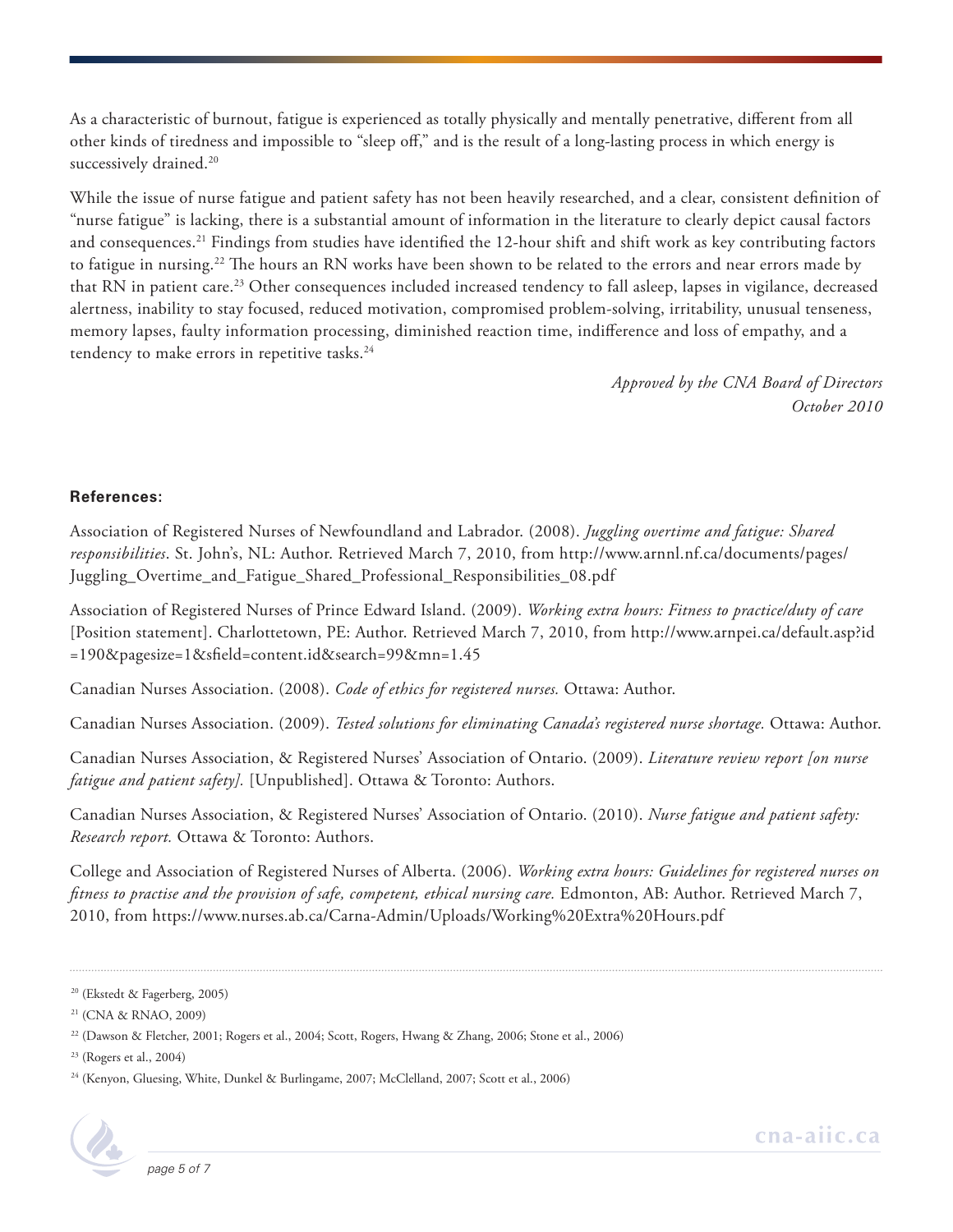Dawson, D., & Fletcher, A. (2001). A quantitative model of work-related fatigue: Background and definition. *Ergonomics, 44*(2), 144-163.

Ekstedt, M., & Fagerberg, I. (2005). Lived experiences of the time preceding burnout. *Journal of Advanced Nursing, 49*(1), 59-67.

Ellis, J. R. (2008). *Quality of care, nurses' work schedules, and fatigue: A white paper.* Seattle, WA: Washington State Nurses Association.

Griffin, P., El-Jardali, F., Tucker, D., Grinspun, D., Bajnok, I., & Shamian, J. (2008). *A comprehensive conceptual model for healthy work environments for nurses.* [Slide presentation]. Toronto: Registered Nurses' Association of Ontario.

Johnson, J. (2008). The increased incidence of anesthetic adverse events in late afternoon surgeries. *AORN Journal, 88*(1), 79-87.

Kenyon, T. A., Gluesing, R. E., White, K. Y., Dunkel, W. L., & Burlingame, B. L. (2007). On call: Alert or unsafe? A report of the AORN on-call electronic task force. *AORN Journal, 86*(4), 630-639.

Lyndon, A. (2007). *Agency for safety in perinatal nursing practice* [PhD dissertation]. San Francisco: University of California. (UMI no. 3261236).

McClelland, L. E. (2007). *Examining the effects of fatigue on decision-making in nursing: A policy capturing approach* [PhD dissertation]. Clemson, SC: Clemson University. (UMI no. 3290711).

Nurses Association of New Brunswick, & New Brunswick Nurses Union. (2007). *Working understaffed: Professional and legal considerations.* Fredericton, NB: Authors. Retrieved March 7, 2010, from [http://www.nanb.nb.ca/PDF/prac](http://www.nanb.nb.ca/PDF/practice/Working%20Understaffed%20Brochure.pdf)[tice/Working%20Understaffed%20Brochure.pdf](http://www.nanb.nb.ca/PDF/practice/Working%20Understaffed%20Brochure.pdf)

Piper, B. F., Lindsey, A. M., & Dodd, M. J. (1987). Fatigue mechanisms in cancer patients: Developing nursing theory. *Oncology Nursing Forum, 14*(6), 17-23.

Quality Worklife-Quality Healthcare Collaborative. (2007). *Within our grasp: A healthy workplace action strategy for success and sustainability in Canada's healthcare system*. Ottawa: Canadian Council on Health Services Accreditation. Retrieved from [http://www.cna-aiic.ca/CNA/documents/pdf/publications/2007\\_QWQHC\\_Within\\_Our\\_Grasp\\_e.pdf](http://www.cna-aiic.ca/CNA/documents/pdf/publications/2007_QWQHC_Within_Our_Grasp_e.pdf)

Ream, E., & Richardson, A. (1996). Fatigue: A concept analysis. *International Journal of Nursing Studies, 33*(5), 519-529.

Registered Nurses' Association of Ontario. (2007). *Developing and sustaining effective staffing and workload practices.* Toronto: Author.

Rogers, A. E. (2008). The effects of fatigue and sleepiness on nurse performance and patient safety. In *Patient safety and quality: An evidence-based handbook for nurses*. AHRQ publication no. 08-0043. Rockville, MD: Agency for Healthcare Research and Quality. Retrieved March 7, 2010, from <http://www.ahrq.gov/qual/nurseshdbk/>

Rogers, A. E., Hwang, W. T., Scott, L. D., Aiken, L. H., & Dinges, D. F. (2004). The working hours of hospital staff nurses and patient safety. *Health Affairs, 23*(4), 202-212.

Ross, J. (2008). Fatigue: Do you understand the risks to safety? *Journal of PeriAnesthesia Nursing, 23*(1), 57-59.